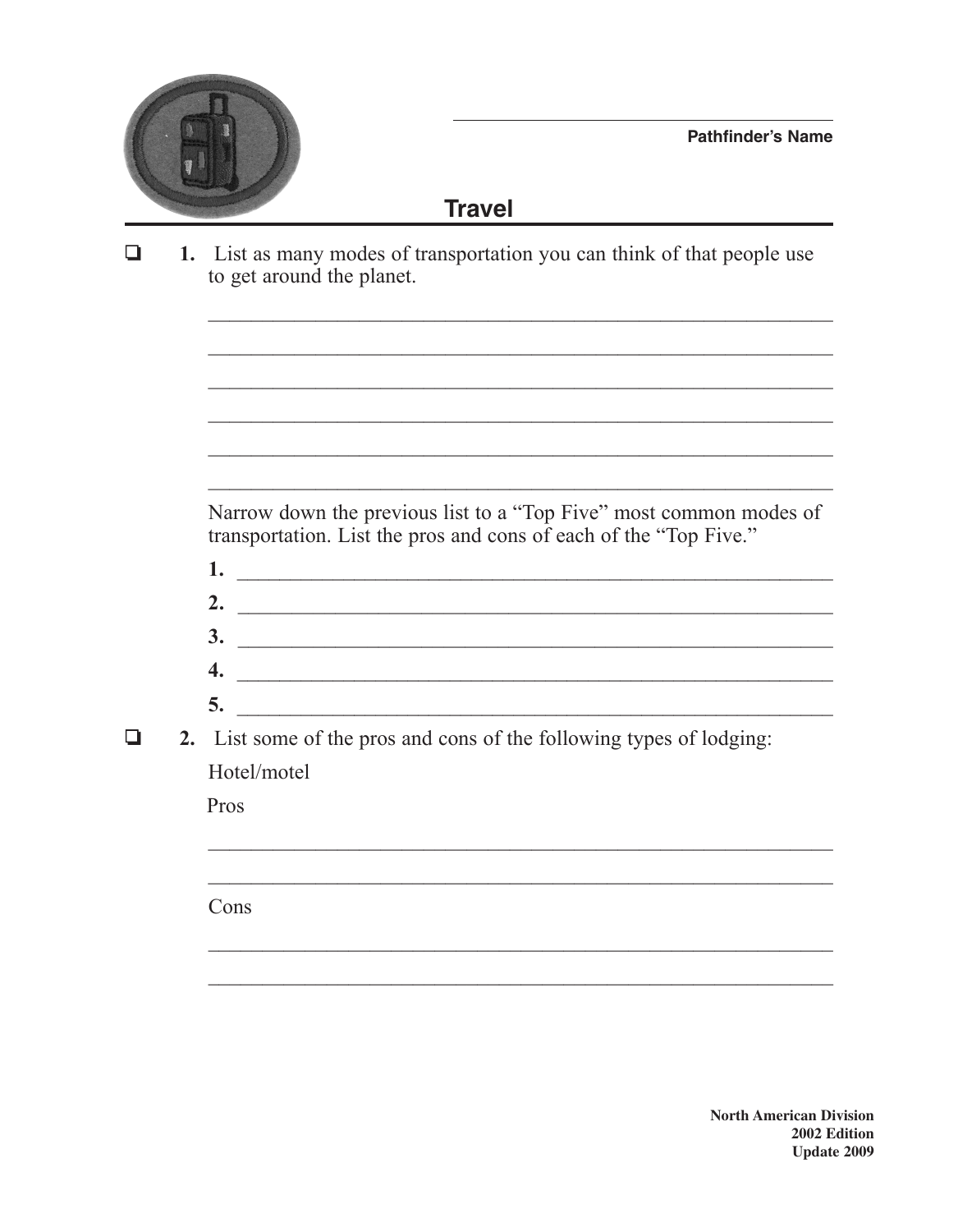Youth hostel Pros Cons Friends/family Pros Cons RV/trailer/camping Pros Cons Resorts Pros Cons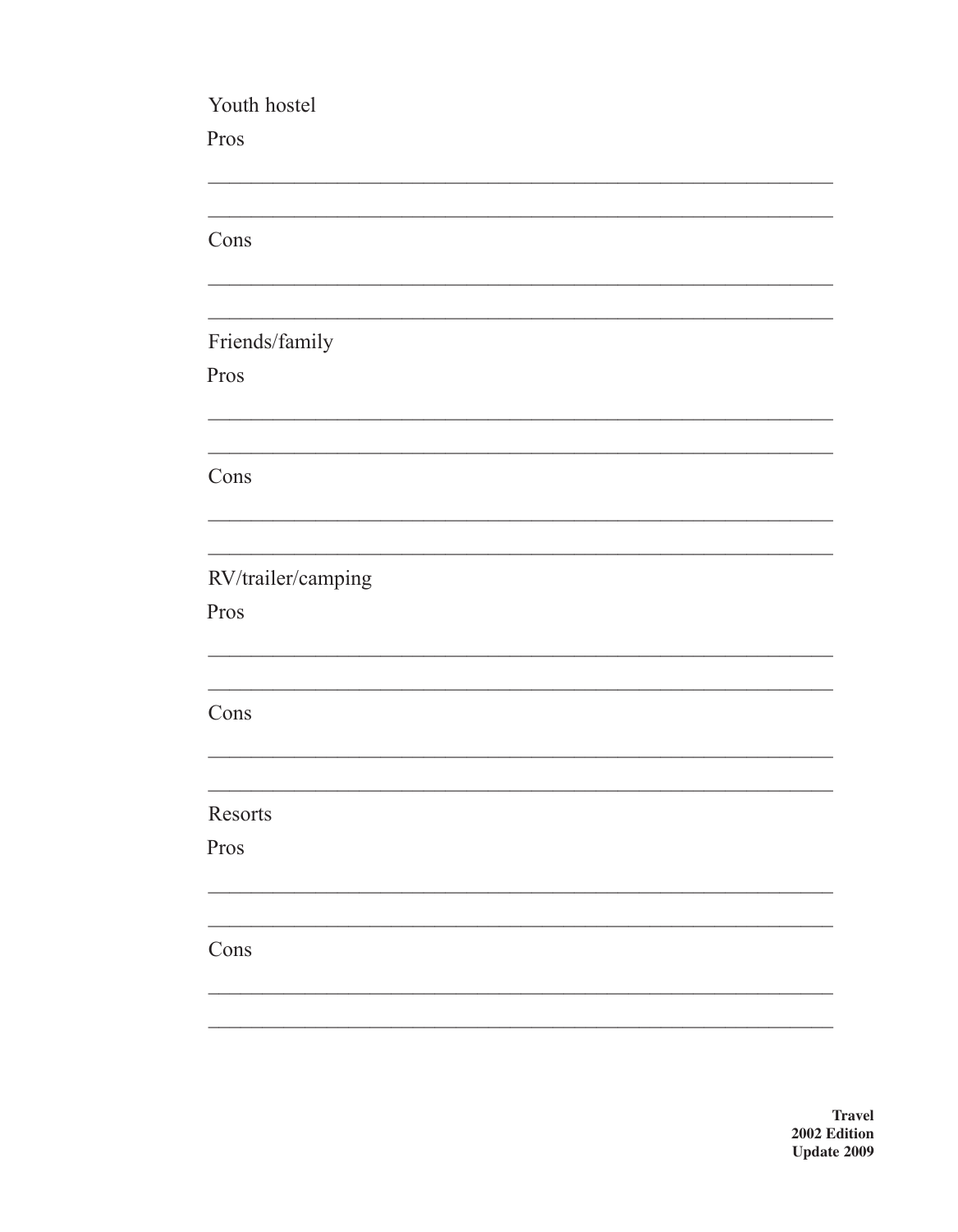|  | 3. What types of documentation may be necessary for travel? Explain the<br>purpose of each type of document.                                                                     |  |
|--|----------------------------------------------------------------------------------------------------------------------------------------------------------------------------------|--|
|  | 4. Watch a travelogue program that shows travel scenery and geography of                                                                                                         |  |
|  | a unique location.                                                                                                                                                               |  |
|  | <b>5.</b> Discuss in a group setting what kind of attitude travelers should have<br>when traveling abroad.                                                                       |  |
|  | <b>6.</b> Create a simple 7-day trip plan for a "family vacation." As part of your<br>plan, create a 7-day trip planner and include:                                             |  |
|  | Details on one historic place to visit<br>Details on two natural sites to visit<br>Details on one recreational site to visit<br>Note: the first and last days may be travel days |  |
|  | Ъ<br>2002 Ed                                                                                                                                                                     |  |

ravel lition **Update 2009**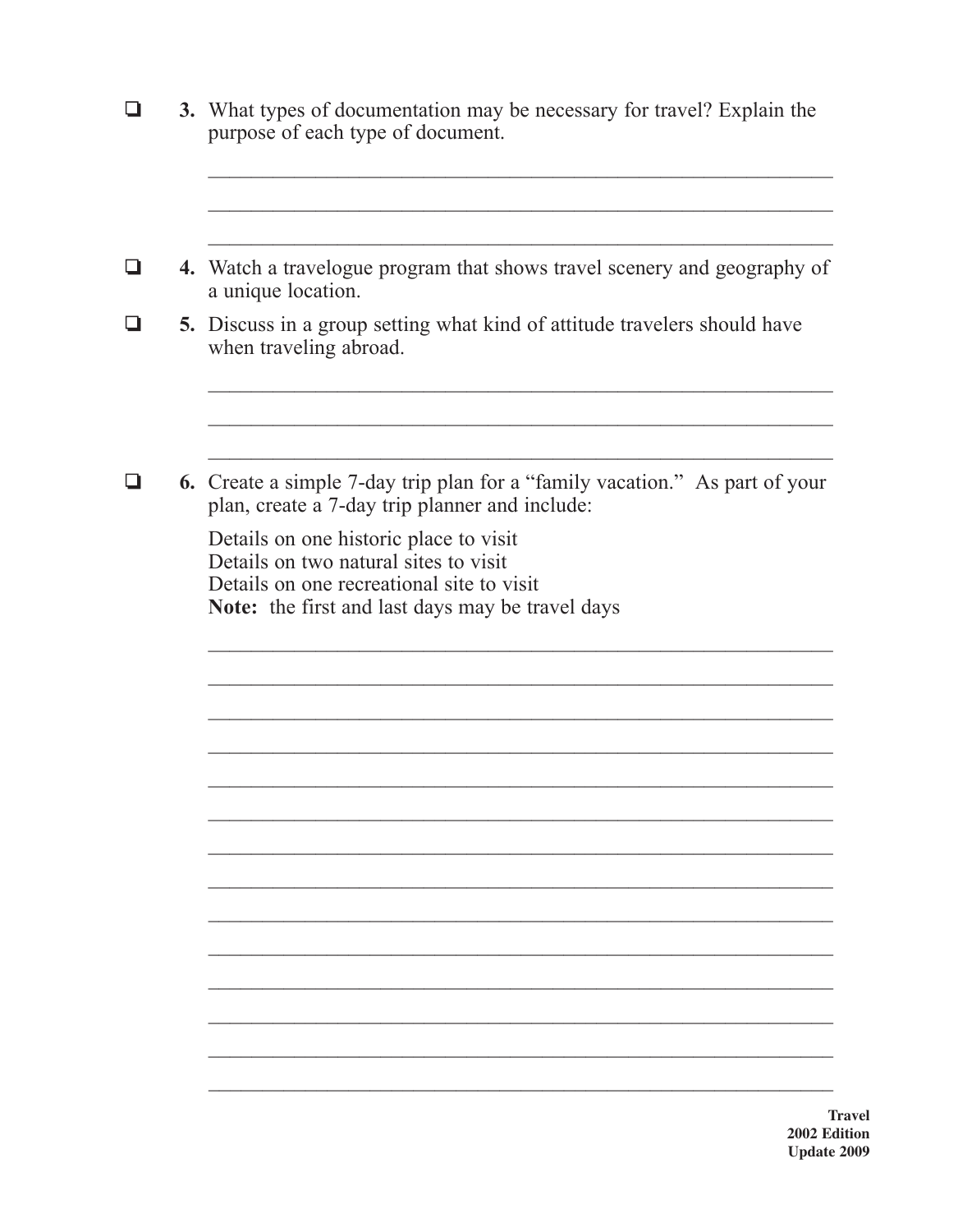| ப              | 7. List a few different ways people got around in Bible times.                                                                                                                                                                                                                                                                            |
|----------------|-------------------------------------------------------------------------------------------------------------------------------------------------------------------------------------------------------------------------------------------------------------------------------------------------------------------------------------------|
|                |                                                                                                                                                                                                                                                                                                                                           |
| ❏              | 8. Calculate approximately how long it would take to walk between<br>Jerusalem and Damascus.                                                                                                                                                                                                                                              |
| ❏              | 9. Sketch a map of a trip mentioned in the Bible:                                                                                                                                                                                                                                                                                         |
|                | Show name of person(s) and path taken including notable stops made.<br>Show different types of lines for each different mode of transport taken.<br>Show a "legend/key" for identifying markings and transport types.<br>Note: You may have to logically guess some aspects of the information<br>if not mentioned directly in scripture. |
|                |                                                                                                                                                                                                                                                                                                                                           |
|                |                                                                                                                                                                                                                                                                                                                                           |
|                |                                                                                                                                                                                                                                                                                                                                           |
|                |                                                                                                                                                                                                                                                                                                                                           |
|                |                                                                                                                                                                                                                                                                                                                                           |
|                |                                                                                                                                                                                                                                                                                                                                           |
|                |                                                                                                                                                                                                                                                                                                                                           |
|                | <b>Travel</b>                                                                                                                                                                                                                                                                                                                             |
| Date completed | 2002 Edition<br>Instructor's Signature<br><b>Update 2009</b>                                                                                                                                                                                                                                                                              |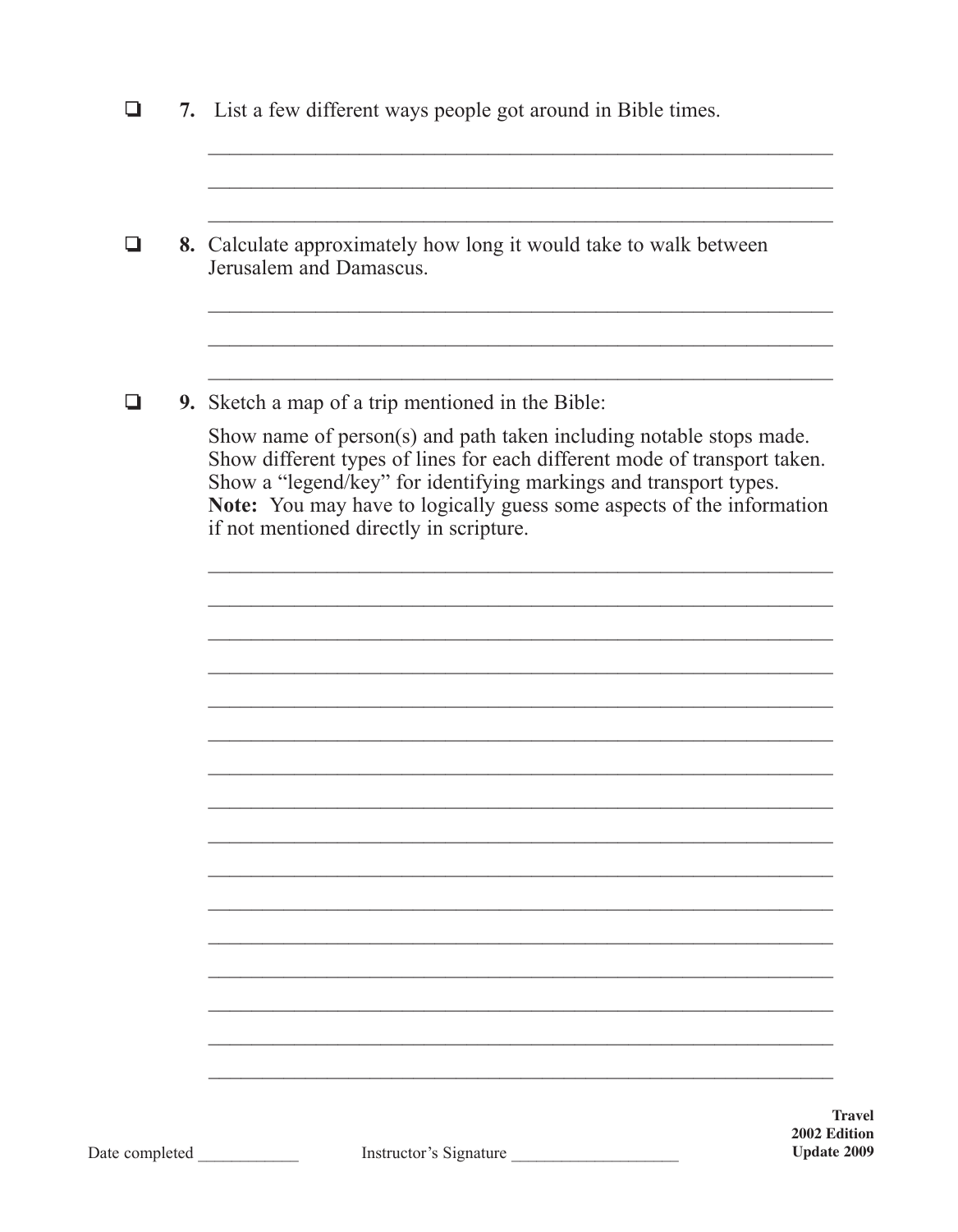## **Travel, Advanced**

- ❏ **1.** Earn the Travel honor.
- ❏ **2.** View a travelogue program not previously watched, of a unique location you would like to visit.

 $\mathcal{L}_\text{max}$  , and the contract of the contract of the contract of the contract of the contract of the contract of the contract of the contract of the contract of the contract of the contract of the contract of the contr

 $\mathcal{L}_\text{max}$  and the contract of the contract of the contract of the contract of the contract of the contract of

 $\mathcal{L}_\text{max}$  , and the contract of the contract of the contract of the contract of the contract of the contract of the contract of the contract of the contract of the contract of the contract of the contract of the contr

 $\mathcal{L}_\text{max}$  , and the contract of the contract of the contract of the contract of the contract of the contract of the contract of the contract of the contract of the contract of the contract of the contract of the contr

 $\mathcal{L}_\text{max}$  , and the contract of the contract of the contract of the contract of the contract of the contract of the contract of the contract of the contract of the contract of the contract of the contract of the contr

 $\mathcal{L}_\text{max}$  and the contract of the contract of the contract of the contract of the contract of the contract of

 $\mathcal{L}_\text{max}$  , and the contract of the contract of the contract of the contract of the contract of the contract of the contract of the contract of the contract of the contract of the contract of the contract of the contr

 $\mathcal{L}_\text{max}$  , and the contribution of the contribution of the contribution of the contribution of the contribution of the contribution of the contribution of the contribution of the contribution of the contribution of t

 $\mathcal{L}_\text{max}$  and the contract of the contract of the contract of the contract of the contract of the contract of

- ❏ **3.** What safety considerations should you think of when traveling?
- ❏ **4.** What health recommendations or requirements are recommended by your country's health depart/office when traveling internationally?
- ❏ **5.** Create a 7-day international trip plan for a "family vacation":

Create a 7-day planner and include:

- **i.** A description of one historic site to visit
- **ii.** A list and description of two natural sites to visit
- **iii.** A description of one recreational site to visit

**Note:** First and last days may be travel days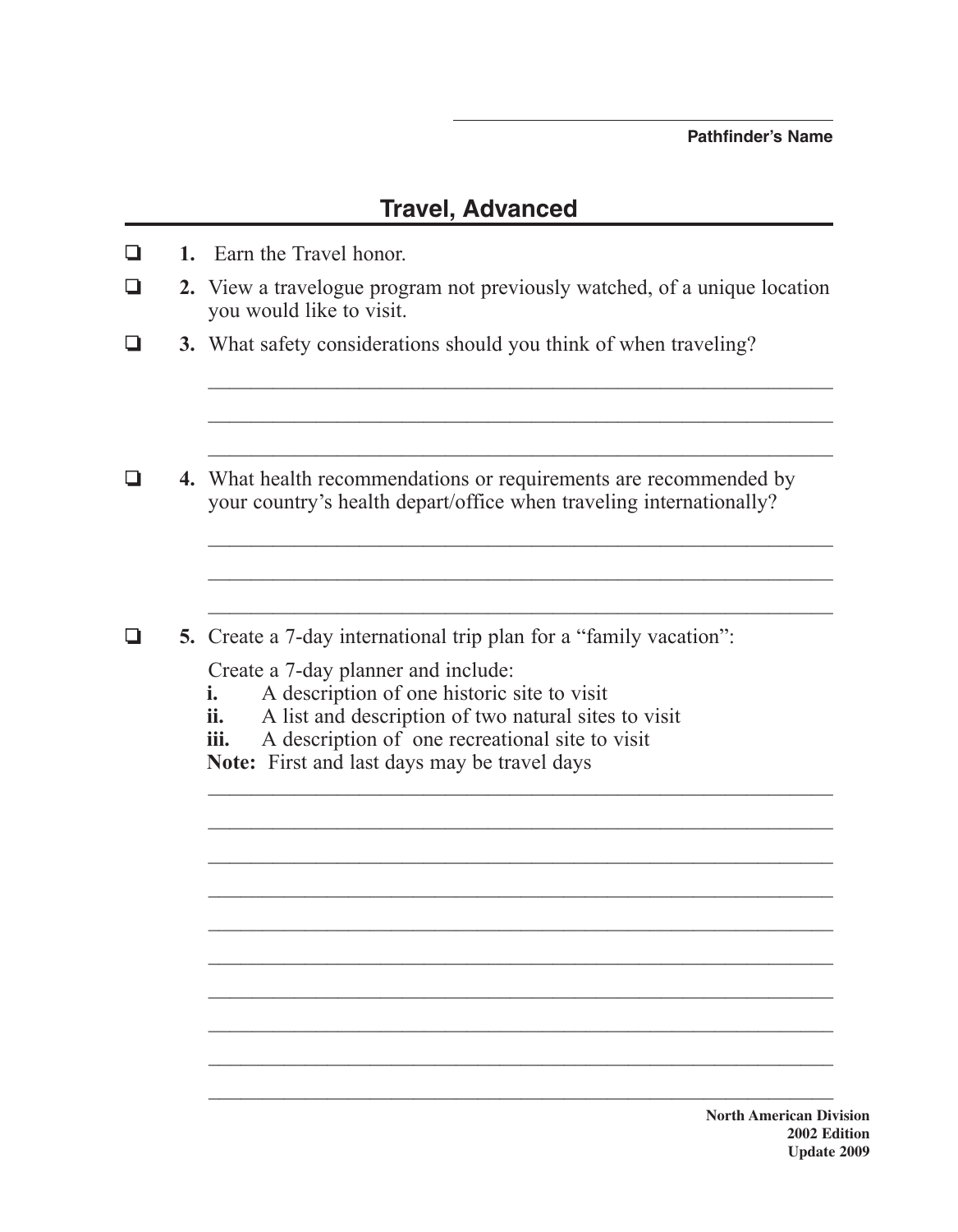Create a 7-day budget for the "family vacation" and include projected financial figures for a "family group" of four people:

- Round trip airfare to that country  $\mathbf{i}$ .
- Automobile Rental (economy/compact) ii.
- Legitimate gas costs (remember that many countries list gas prices iii. per liter)
- Determine an average per night hotel expense iv.
- Determine an average per day food expense  $V_{\bullet}$
- Budget costs for sites you plan to visit vi.
- Legitimate souvenir expenses vii.
- Include 10% for miscellaneous expenses viii.